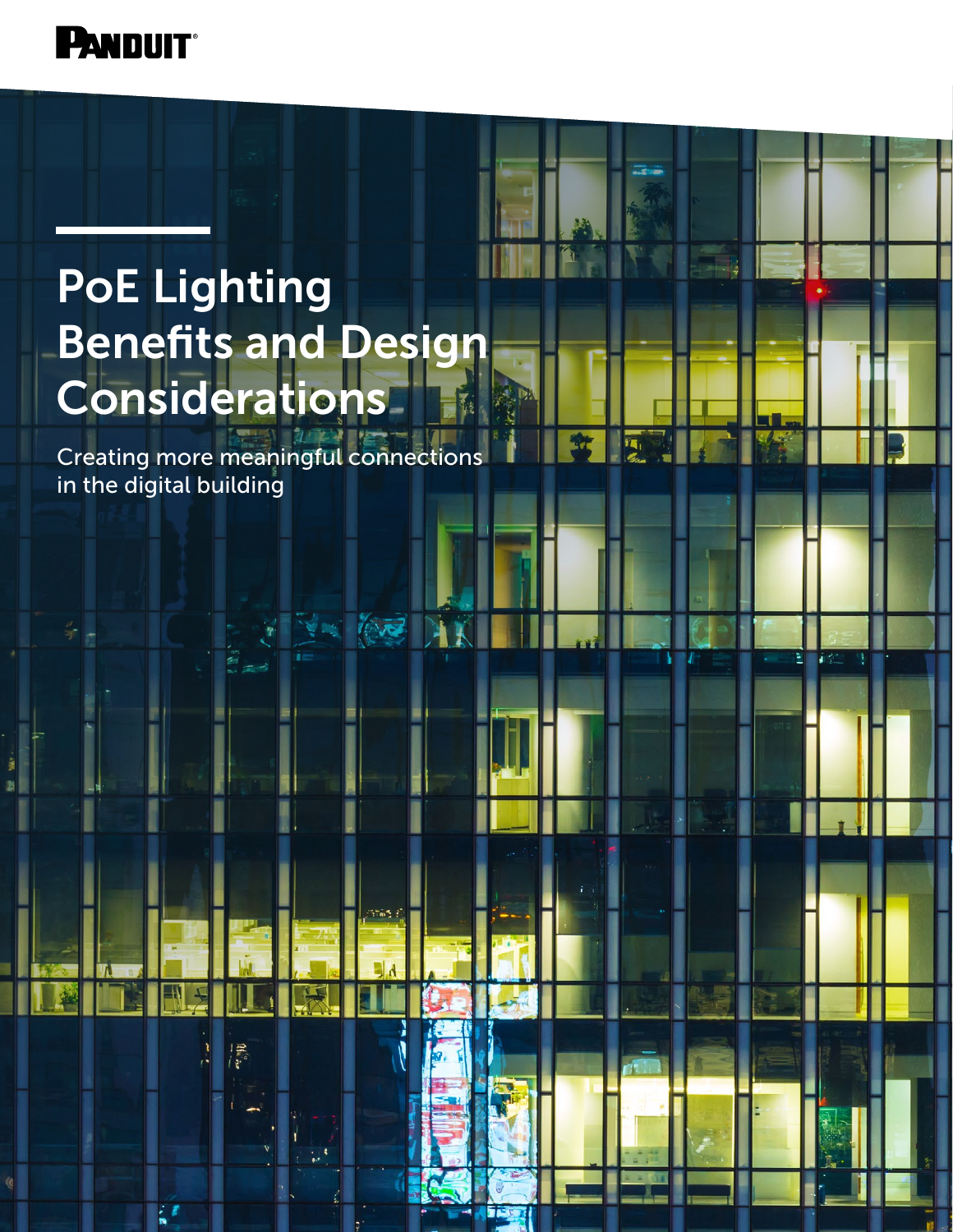### Introduction

Smart devices, smart cars, smart grids, smart cities. More meaningful connections are being made to enhance every aspect of our lives and buildings are no different. Smart Buildings include the convergence of heating, ventilation, and air conditioning (HVAC), building automation, lighting, and other facility-based systems.

"Digital building" has replaced "smart building" as the term that describes the converged use of smart devices to manage the day-to-day operations of facilities. Traditionally, most buildings have separate networks for the devices that operate the building automation, HVAC, access control, and lighting systems. However, managing these separate networks can be difficult and cumbersome. New technologies are creating the possibility of creating a single converged digital building network. In theory, this would remove the complexity of operating several facility-based networks.

Power over Ethernet (PoE) lighting is at the core of this digital building revolution. PoE lighting merges technological advances in low voltage (DC) LED lighting with technological advances in PoE IP networking. The connection of these advances creates an exciting Building Internet of Things (BIoT) component and could provide significant cost savings and unforeseen benefits to the way we work and live.

# Why PoE?

PoE is a standards body approved technology that has been around for quite some time. It safely allows electrical power and data to transmit concurrently on a single twisted-pair cable (Category 5e or above). Over the last 14 years, several standards bodies now provide for 15.4 W (PoE), 25.5 W (PoE+), 60 W (PoE+), and soon 100 W (PoE++). Many technologies today are using PoE to power devices. Connecting new devices to the network is as simple as plugging them into an RJ45 jack. Some examples of PoE-enabled devices are Voice over IP (VoIP) phones, Wireless Access Points (WAP), and security devices.

Some benefits of a PoE network are:

- Powers devices on the same network used for data communications
- Easier installation
- Cost effective installation
- Easier network management
- Uses smart power technologies
- Uses DC power
- Higher reliability
- Higher power transfer efficiency
- Ability to perform power/energy management

# Benefits of PoE Lighting

One of the biggest uses of energy in a typical enterprise building is the lighting. The energy savings from the use of LED lighting is well documented. Recently businesses have transitioned from incandescent to fluorescent lighting. This shift along with falling prices and a proliferation of products have triggered a rapid market adoption of LED lighting. LEDs are driving a dramatic change in lighting due to their vast energy savings potential, longer life, and maintenance savings. Other features of LEDs include wavelength (i.e., color temperature) for circadian rhythm optimization, color and/or flashing to indicate emergency pathways, and constant light (not 60Hz modulated that leads to eye strain).

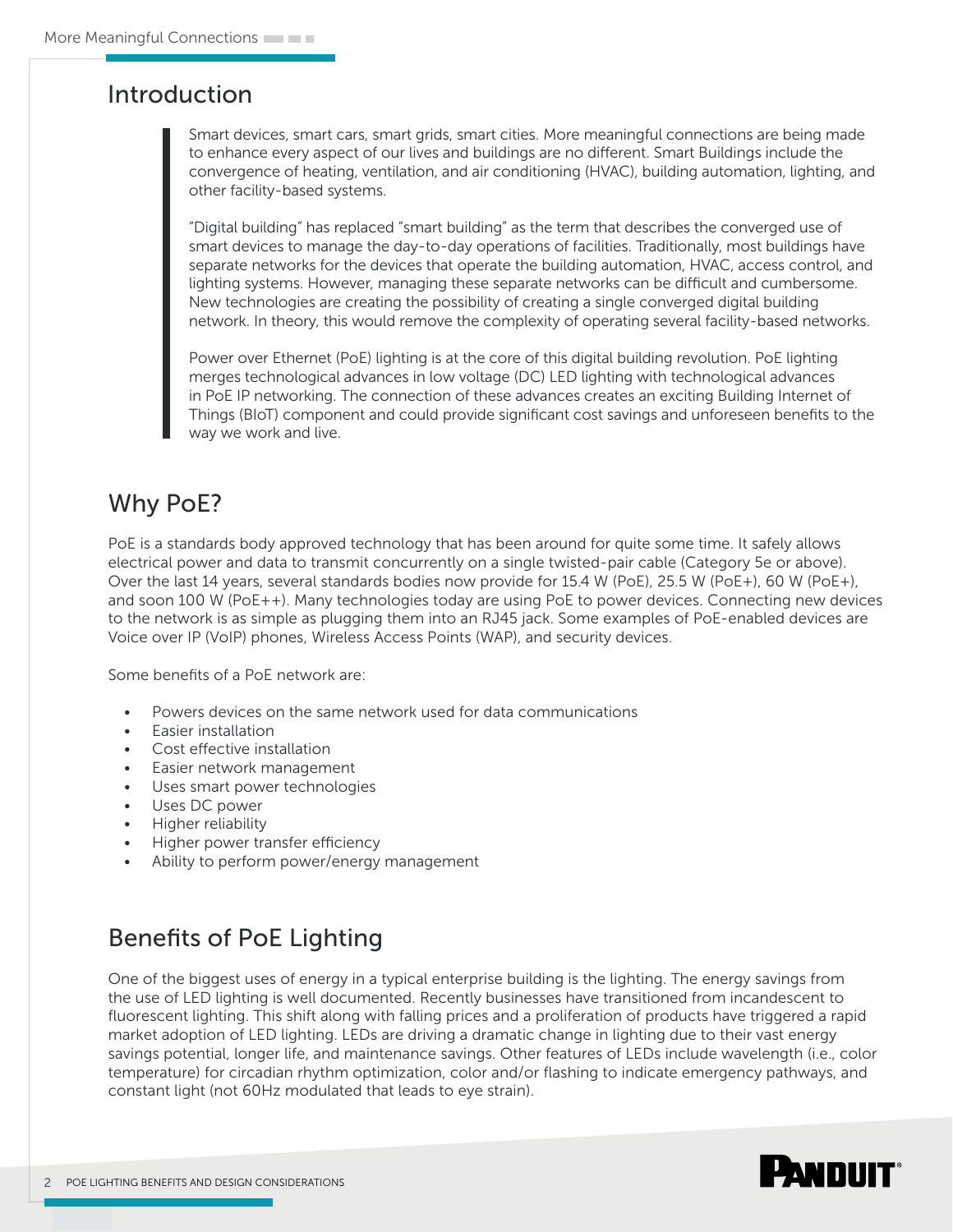Network-powered lighting systems can be the centralized hub for a digital building's converged, all IP network. A centralized hub provides a single network bringing together lighting, Internet of Things (IoT) devices, sensors, building automation, HVAC, analytics, and other technologies. In the same way that VoIP drove exciting new changes to enterprise telecommunications networks, PoE lighting can be the defining platform that enables new capabilities.

In a connected PoE system, each light links to the building's IT network. The system can drive new ways to interact with people and places, sense the environment, gather and share data, and provide a more productive and enjoyable working environment. Lighting fixtures can become the focal point of an all IP network delivering intelligence, gathering and sharing data on occupancy, activity patterns, temperature, daylight levels, and other data. The flexibility of an all IP network helps to future-proof your investment and emerging applications can use this data to deliver exceptional value to users and building managers.

LED lighting systems have the benefits of longer expected operating life, reduced energy consumption, better color rendition, and dimmability. Also, there is less hazardous material to deal with at the end of life. Some PoE lighting can provide live usage data or can keep records of usage to help decision making about future lighting needs. Using LED lighting as the network backbone of an all IP network integrates intelligent control systems, enabling a host of new capabilities and an upsurge of low voltage devices in the building. The price of LED lighting continues to drop and is now comparable to legacy lighting technologies. Facility managers and decision makers are considering these factors when replacing or purchasing new lighting.

In a recent case study of The Edge<sup>1</sup>, an innovative multi-tenant office building in Amsterdam built for Deloitte, the goal was to create an intuitive, comfortable, and productive work environment for employees, save energy, and future proof the building through the ability to add sensors and locator beacons. Using LED lighting and PoE, the study showed a 33% cost savings per employee while improving the work environment and providing a lighting based PoE network for future leverage. The benefits of an IP network infrastructure designed to support lighting, power, data monitoring, and building controls over a single flexible system include:

- Collect data from whole facility, specific zones, or individual spaces
- Higher efficiency, increased safety, increased comfort, and lower cost of facility operations
- Improve real estate use to decrease costs and improve workforce productivity
- Reduced infrastructure and installation costs
- Opportunity for LiFi

# Zone Cabling for PoE Lighting

Zone cabling is a standards-based, structured cabling strategy where all system networks are converged within common pathways from the telecommunications rooms (TRs) to consolidating points. This strategy is well-positioned to enable PoE lighting deployments. This section raises areas to consider before deploying a PoE lighting network within a zone cabling architecture.

Zone cabling designs focus on bringing consolidation points or small "quasi" TRs closer to the end user, or in the case of PoE lighting, to the end use. This reduces the need for "homerun" horizontal cabling that goes from the end use/user back to the TR. The zone cable design strategy increases the flexibility of the cabling infrastructure while decreasing the complexity of homerun cabling. These consolidation points can be in wall-mounted zone enclosures, in-ceiling zone enclosures, or under-floor mounted enclosure boxes. Zone cabling enclosures are easily accessible for moves, adds, and changes (MAC). Panduit is uniquely positioned to assist with both zone cabling and PoE lighting, having extensive experience with both technologies.

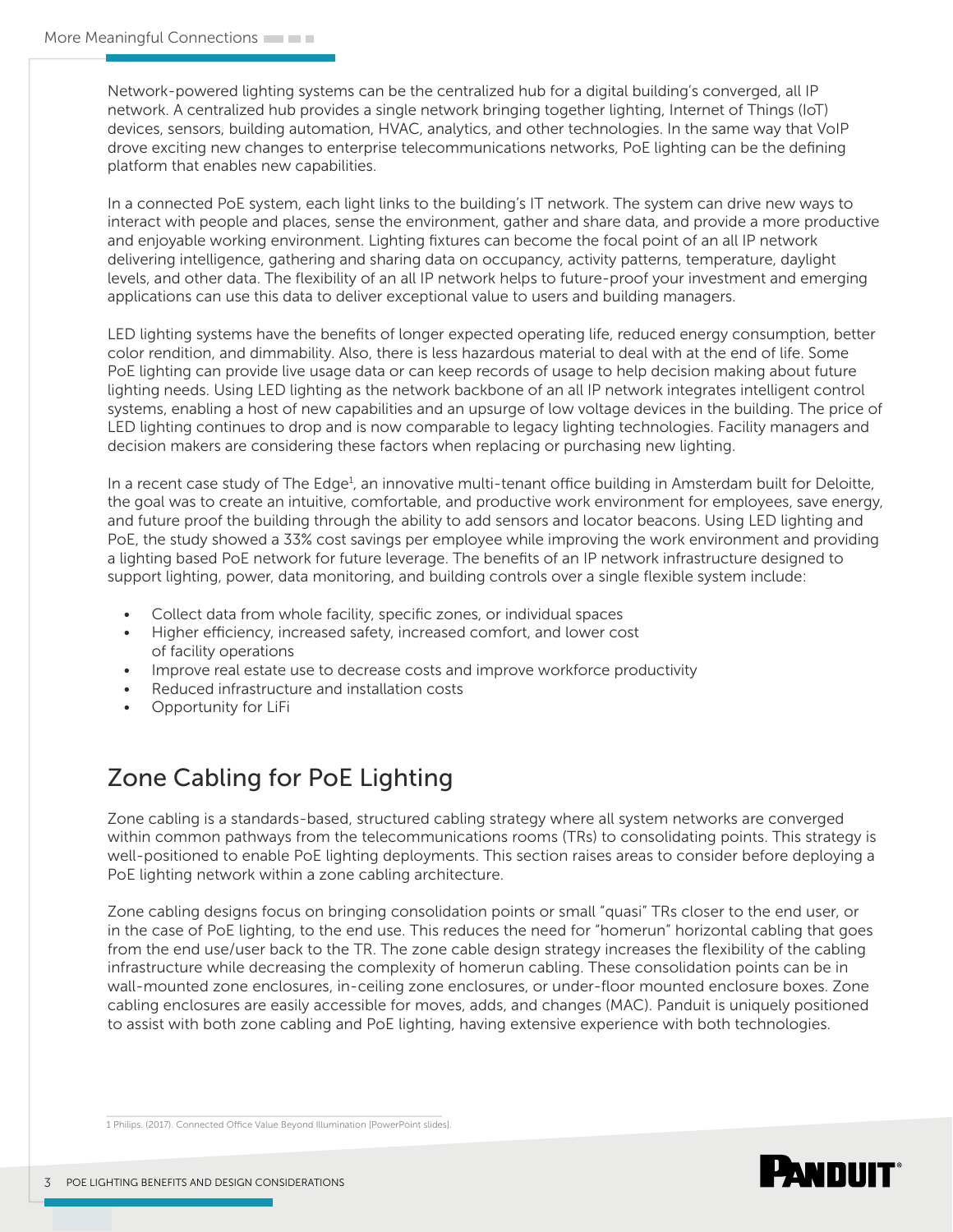### PoE Switches - Centralized vs. Distributed

There are two deployment strategies for PoE lighting installations. The most common strategy is a centralized deployment (Figure 1) where the PoE switches are centrally located in the TR. From the TR, copper cable runs to a patch panel within the zone enclosure, then from the patch panel to the lighting troffers. Table 1 lists the advantages and disadvantages to this style of deployment.



| Switch<br>Telecom<br>Room<br>PoE<br>Troffer<br>Troffer                                                                                            | Zone Enclosur<br>Panel<br>Troffer<br>Patch I<br>Troffer<br>Troffer<br>Figure 1: Centralized PoE switch zone cabling deployment.                                                                                                                                                                                                                                                                                                                             |
|---------------------------------------------------------------------------------------------------------------------------------------------------|-------------------------------------------------------------------------------------------------------------------------------------------------------------------------------------------------------------------------------------------------------------------------------------------------------------------------------------------------------------------------------------------------------------------------------------------------------------|
| <b>Centralized Advantages</b>                                                                                                                     | <b>Centralized Disadvantages</b>                                                                                                                                                                                                                                                                                                                                                                                                                            |
| Uses existing power infrastructure                                                                                                                | Requires more cabling                                                                                                                                                                                                                                                                                                                                                                                                                                       |
| Centralizes active equipment                                                                                                                      | Distance limitations from TR limited to 100m or less                                                                                                                                                                                                                                                                                                                                                                                                        |
| Easier to perform maintenance on equipment in TR                                                                                                  | Larger PoE switches are generally less cost-effective                                                                                                                                                                                                                                                                                                                                                                                                       |
| Table 1: Centralized PoE Switch Zone Cabling Advantages and Disadvantages.<br>several advantages and disadvantages to a distributed architecture. | The distributed strategy results from newer, smaller PoE switches designed for a distributed architecture<br>(Figure 2). The PoE switch is in a zone enclosure, usually in the ceiling, closer to the lighting troffers. This<br>allows for lighting troffers to be at greater distances from the TR and uses less cable. The uplink from the<br>TR to zone enclosure box can be fiber or copper. Fiber connections allow for greater distances. Table 2 li |

#### Table 1: Centralized PoE Switch Zone Cabling Advantages and Disadvantages.

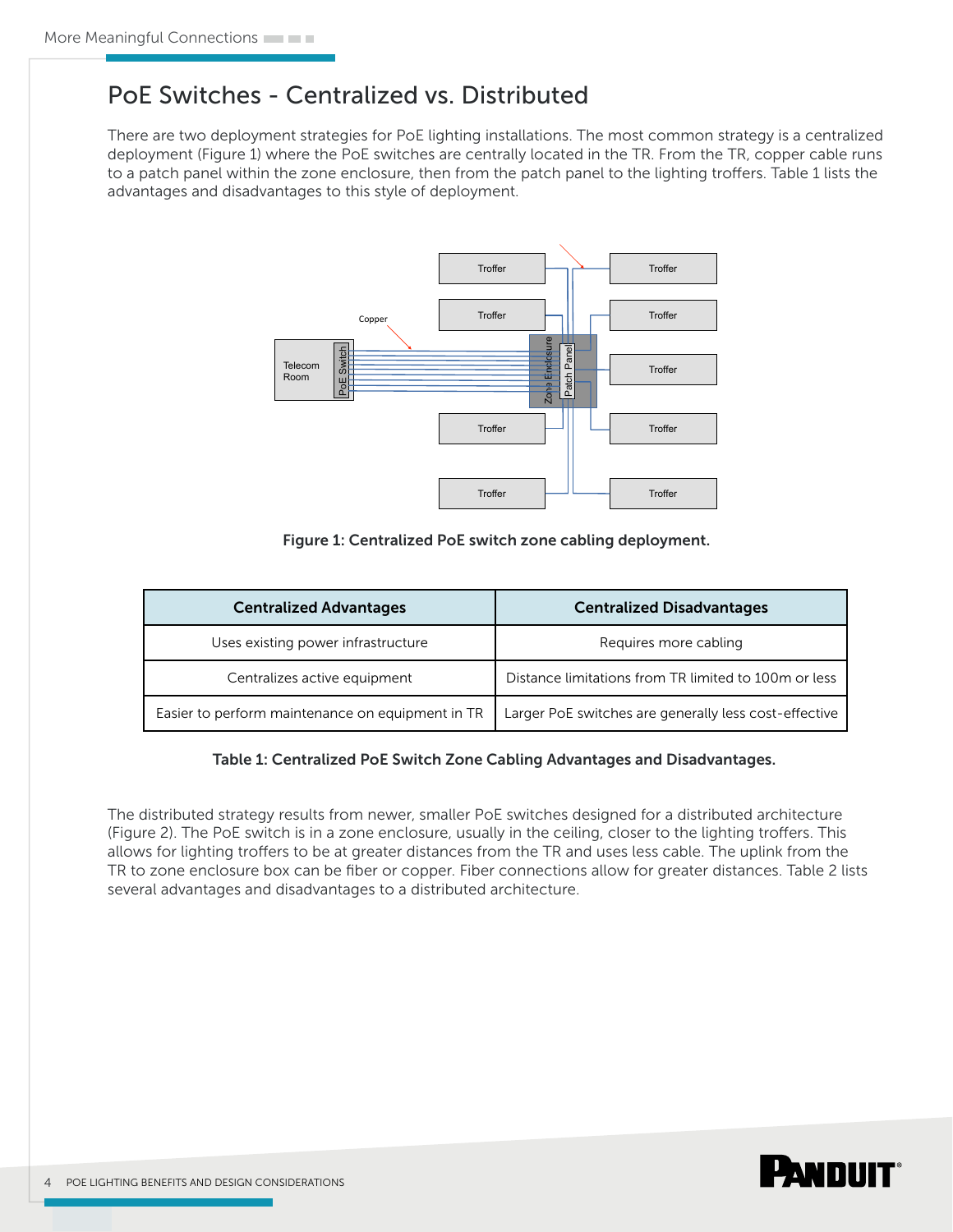

#### Figure 2: Distributed PoE switch zone cabling deployment.

| <b>Distributed Advantages</b>                             | <b>Distributed Disadvantages</b>                                                    |
|-----------------------------------------------------------|-------------------------------------------------------------------------------------|
| Requires less cabling                                     | More difficult to perform maintenance on equipment<br>in ceiling box/zone enclosure |
| Distance is less of a limitation                          | Decentralizes active equipment                                                      |
| Smaller PoE switches are generally more<br>cost-effective | New power infrastructure needs to be run<br>into the ceiling                        |

Table 2: Distributed PoE switch zone cabling advantages and disadvantages.

### Directly-Attached Architecture vs. Node-Centric Architecture

Traditionally, direct-attached architectures (Figure 3) have been employed for PoE lighting deployments. This means that there is a one-to-one relationship between PoE lighting units, switches, and any other items attached via PoE to PoE ports on a switch. For as many PoE powered items attached to the network, there should be an equal amount of PoE switch ports on the switch. This can get expensive due to the cost per port of a PoE switch. Also, depending on the switch size, adding a PoE item could become expensive due to the necessity of purchasing an additional switch for the PoE port for that item.



Figure 3: Directly-attached architecture.

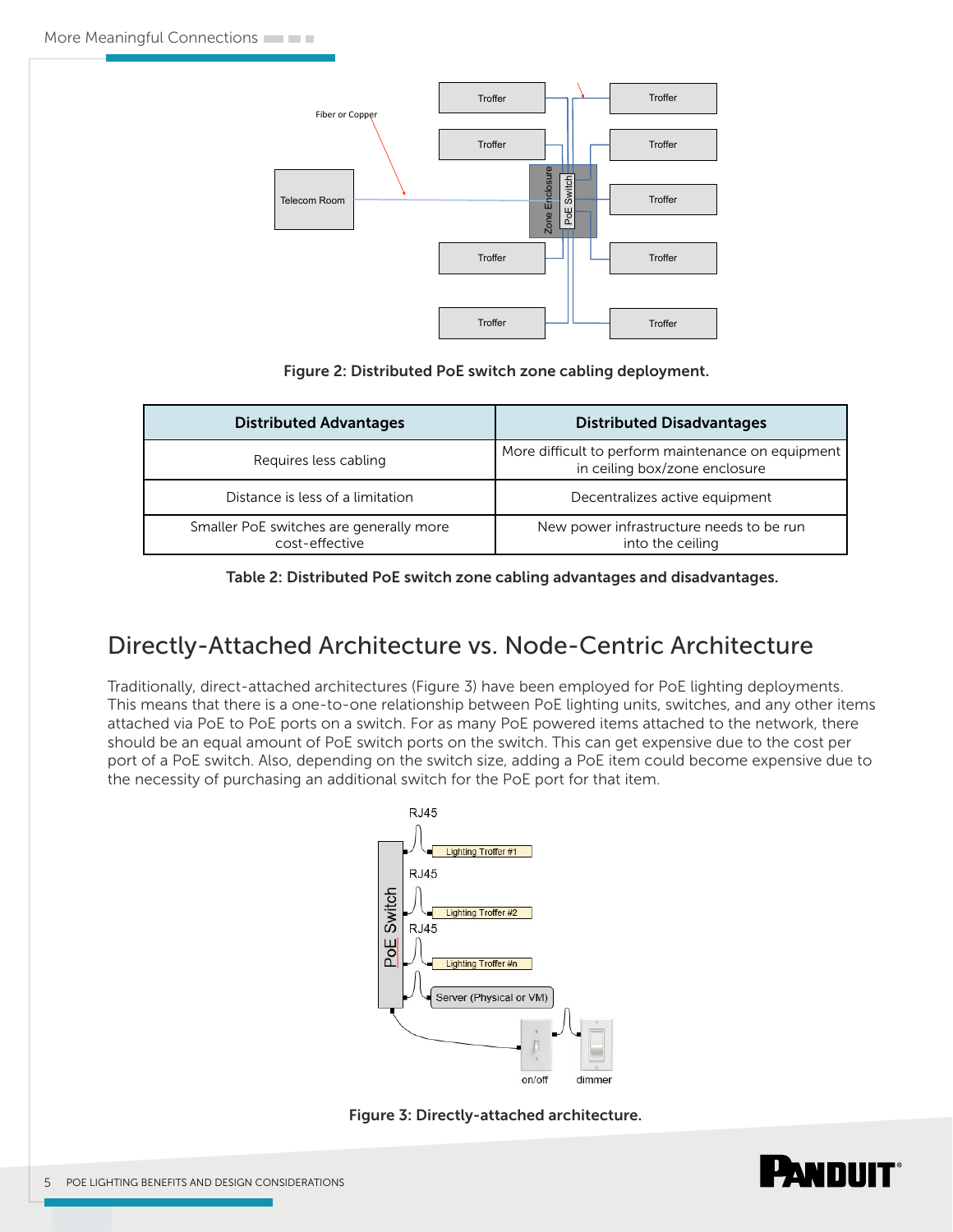Node-centric architectures allow for many items to be attached via one PoE switch port through a node. In Figure 4, the node is connected via RJ45 copper cable. From the node, four canned lighting units are connected via 18-22 AWG low-voltage electrical cabling. Only one PoE switch port is consumed, and four lights are powered.

There are some limitations for node-centric architectures. Currently, a UPoE switch port (60 W per port) can power only four canned lighting fixtures or one full 2x4 lighting troffer. This architecture could work well if you have quite a few canned lighting fixtures in your deployment.



Figure 4: Node-centric architecture.

### Converged vs. Separate Building Automation and Lighting Networks

Traditionally building automation networks have been operated by a separate, dedicated network. Building automation networks have also tended to be controlled by Facilities/Operations Teams with little to no IT involvement in the day-to-day operations of the network. With the introduction of PoE lighting, some of these traditional arrangements must transform to better accommodate the requirements that PoE lighting can apply to a network.



Figure 5: Converged building automation IP network.

Building automation networks provide services such as access control, security cameras, and environmental sensors. Whether to converge these services with the lighting network (Figure 5) is a choice that must occur prior to installing the PoE lighting network. Table 3 and Table 4 list the advantages of both separate and converged networks.

Note: Converging the enterprise LAN into the building automation and lighting network is not suggested.

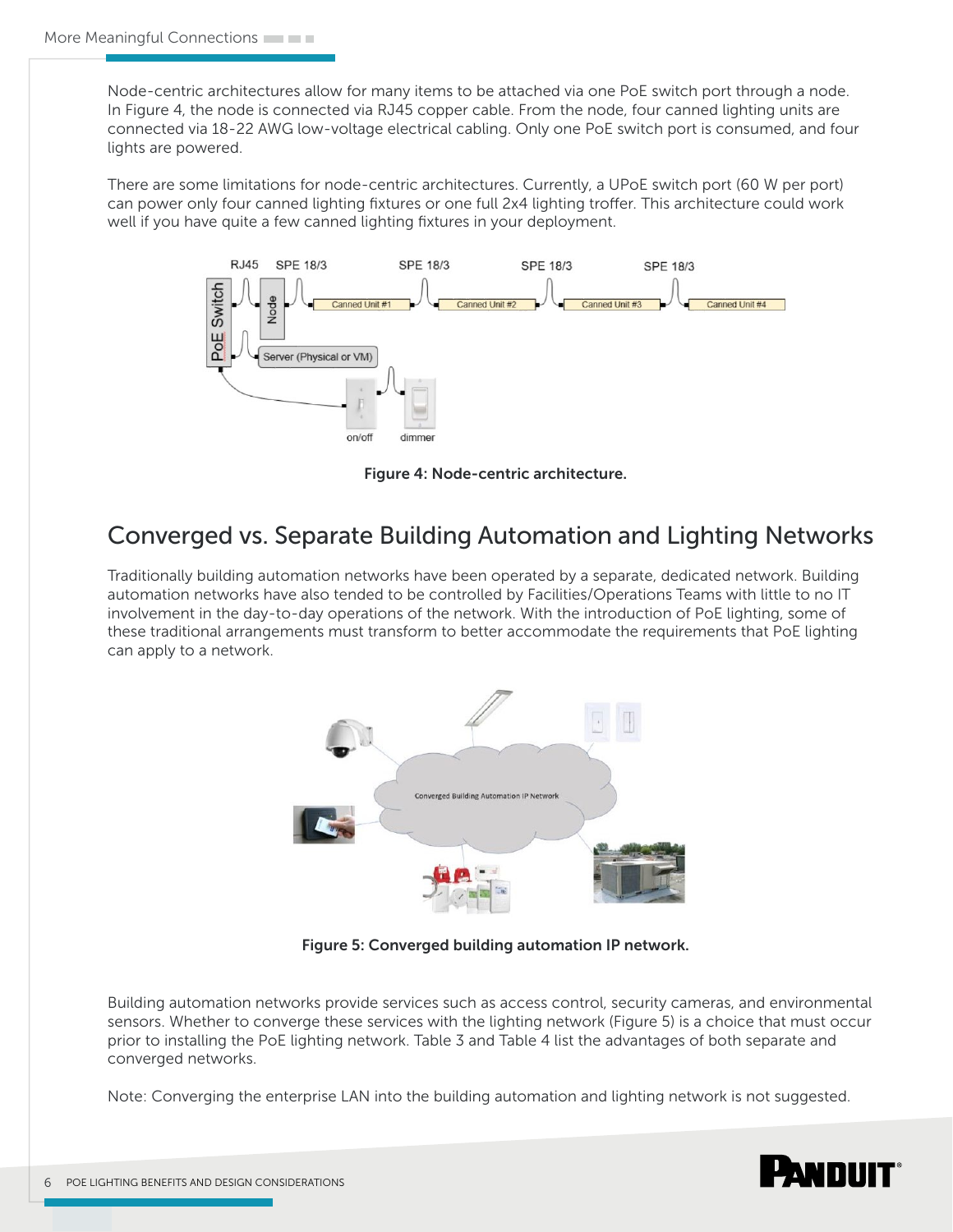| <b>Separate Network Advantages</b>         | <b>Separate Network Disadvantages</b>                        |
|--------------------------------------------|--------------------------------------------------------------|
| Uses existing and proven technology        | Requires more cabling                                        |
| Traditionally the way things have occurred | More difficult to manage two separate<br>facilities networks |

#### Table 3: Advantages and Disadvantages of Separate Building Automation and PoE Lighting Networks.

| <b>Converged Network Advantages</b>         | <b>Converged Network Disadvantages</b> |
|---------------------------------------------|----------------------------------------|
| Requires less cabling                       | Uses new and less proven technology    |
| Easier to manage one network instead of two | Changes normal operations              |

#### Table 4: Advantages and Disadvantages of Converged Building Automation and PoE Lighting Networks.

Several requirements must be met to successfully converge a building automation and PoE lighting network. First, all building automation components must be IP-based or can be connected to an IP network through an adapter or converter. Second, the installed network cabling must be capable of handling PoE (generally 28 AWG – 22 AWG twisted pair copper cabling). Finally, to gain the full value of a converged building automation and PoE lighting network, a single pane of glass management software package would be required.

# Conclusion

LED lighting powered by PoE will be one of the most meaningful developments in our indoor environments over the coming years. Benefits include increased energy savings and lower deployment costs, along with simplified installation, flexibility, and improved reliability for powered devices. These enhancements greatly contribute to overall effectiveness and efficiency that directly impact the performance of next-generation digital buildings.

A company must make a multitude of deployment decisions once it chooses PoE lighting. This technology brief helps to identify some of these decisions. It also provides some assistance to making informed choices by providing advantages and disadvantages of each choice. In summary, this paper clearly shows the opportunity to improve efficiency offered by converging building automation and PoE lighting networks.

DISCLAIMER: This Technology Brief is for informational purposes only. Each customer should evaluate its own requirements prior to determining the POE deployment strategy that best fits its needs.